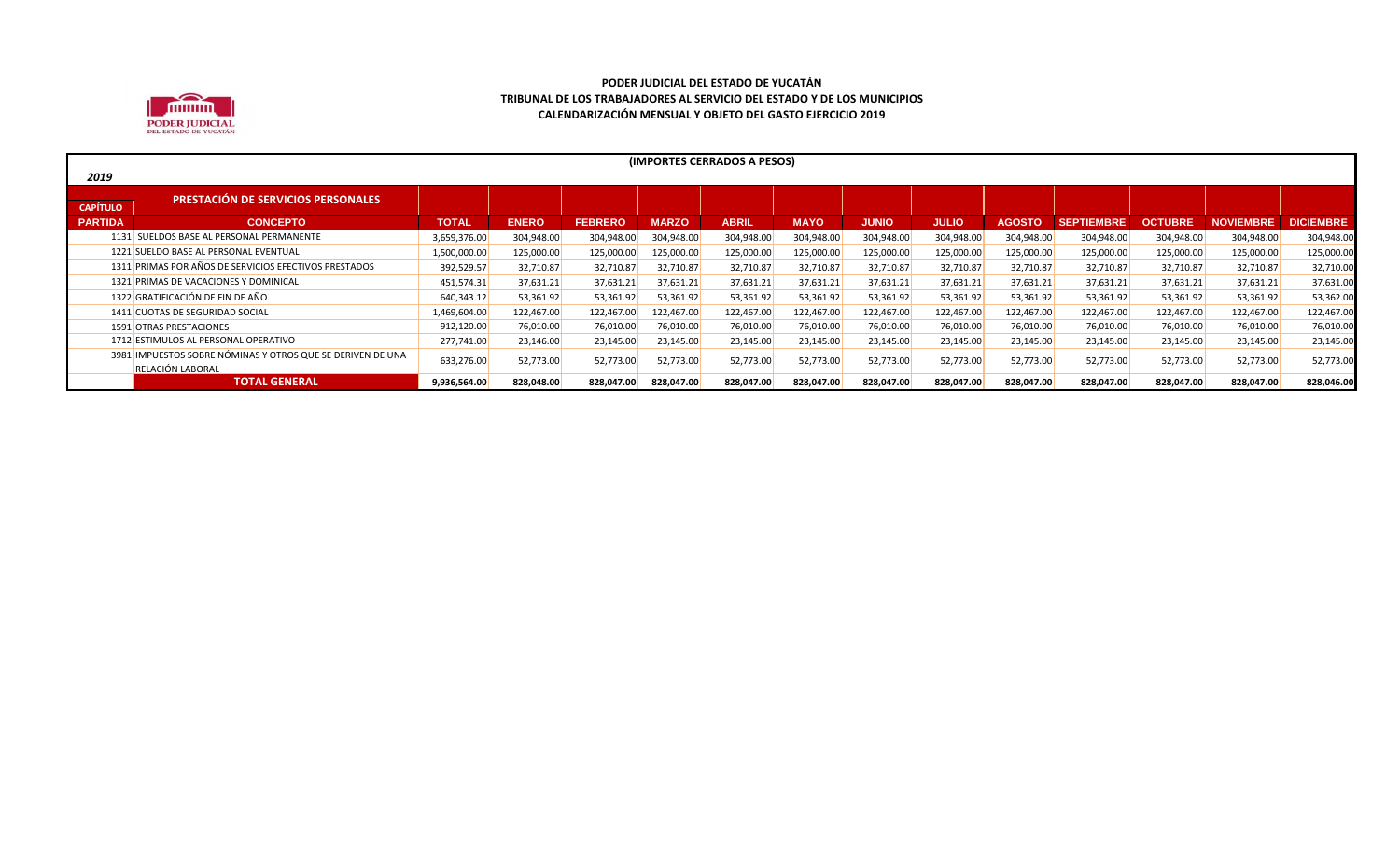

|                 | (IMPORTES CERRADOS A PESOS)                                                     |              |              |                |              |              |             |              |              |               |                   |                |                            |           |
|-----------------|---------------------------------------------------------------------------------|--------------|--------------|----------------|--------------|--------------|-------------|--------------|--------------|---------------|-------------------|----------------|----------------------------|-----------|
| 2019            |                                                                                 |              |              |                |              |              |             |              |              |               |                   |                |                            |           |
| <b>CAPÍTULO</b> | <b>GASTO CORRIENTE</b>                                                          |              |              |                |              |              |             |              |              |               |                   |                |                            |           |
| <b>PARTIDA</b>  | <b>CONCEPTO</b>                                                                 | <b>TOTAL</b> | <b>ENERO</b> | <b>FEBRERO</b> | <b>MARZO</b> | <b>ABRIL</b> | <b>MAYO</b> | <b>JUNIO</b> | <b>JULIO</b> | <b>AGOSTO</b> | <b>SEPTIEMBRE</b> | <b>OCTUBRE</b> | <b>NOVIEMBRE DICIEMBRE</b> |           |
|                 | 2111 MATERIALES, ÚTILES Y EQUIPOS MENORES DE OFICINA                            | 92,031.00    | 22,257.00    |                |              |              | 22,257.00   |              | 3,003.00     |               | 22,257.00         |                |                            | 22,257.00 |
|                 | 2141 MATERIALES, ÚTILES Y EQUIPOS MENORES DE TECNOLOGÍAS DE LA INFORMACIÓN Y    | 3,000.00     |              |                |              | 1,500.00     |             |              |              |               | 1,500.00          |                |                            |           |
|                 | 2151 MATERIAL IMPRESO E INFORMACIÓN DIGITAL                                     | 2,300.00     |              |                | 1,150.00     |              |             |              |              |               |                   | 1,150.00       |                            |           |
|                 | 2161 MATERIAL DE LIMPIEZA                                                       | 18,812.00    | 3,267.00     |                |              |              | 3,267.00    | 2,553.00     |              | 3,191.00      | 3,267.00          |                |                            | 3,267.00  |
|                 | 2213 PRODUCTOS ALIMENTICIOS PARA EL PERSONAL EN LAS INSTALACIONES DE LAS        | 48,300.00    | 4,025.00     | 4,025.00       | 4,025.00     | 4,025.00     | 4,025.00    | 4,025.00     | 4,025.00     | 4,025.00      | 4,025.00          | 4,025.00       | 4,025.00                   | 4,025.00  |
|                 | 2215 PRODUCTOS ALIMENTICIOS PARA EL PERSONAL DERIVADO DE ACTIVIDADES            | 3,060.00     | 765.00       |                |              |              | 765.00      |              |              | $\Omega$      | 765.00            |                |                            | 765.00    |
|                 | 2231 UTENSILIOS PARA EL SERVICIO DE ALIMENTACIÓN                                | 8,896.00     | 2,224.00     |                |              |              | 2,224.00    |              |              |               | 2,224.00          |                |                            | 2,224.00  |
|                 | 2441 MADERA Y PRODUCTOS DE MADERA                                               | 3,191.00     |              |                | 3,191.00     |              |             |              |              |               |                   |                |                            |           |
|                 | 2461 MATERIAL ELÉCTRICO Y ELECTRÓNICO                                           | 10,210.00    |              | 2,042.00       |              | 2,042.00     |             | 2,042.00     | $\Omega$     | 2.042.00      |                   | 2,042.00       |                            |           |
|                 | 2481 MATERIALES COMPLEMENTARIOS                                                 | 2,352.00     |              | 392.00         |              | 392.00       |             | 392.00       |              | 392.00        |                   | 392.00         |                            | 392.00    |
|                 | 2491 OTROS MATERIALES Y ARTÍCULOS DE CONSTRUCCIÓN Y REPARACIÓN                  | 5,106.00     |              |                | 2,553.00     |              |             |              |              |               |                   |                |                            | 2,553.00  |
|                 | 2521 FERTILIZANTES, PESTICIDAS Y OTROS AGROQUÍMICOS                             | 2,553.00     |              |                |              |              | 2,553.00    |              |              |               |                   |                |                            |           |
|                 | 2611 COMBUSTIBLES PARA VEHÍCULOS TERRESTRES, AÉREOS, MARÍTIMOS, LACUSTRES Y     | 246,792.00   | 20,566.00    | 20,566.00      | 20,566.00    | 20,566.00    | 20,566.00   | 20.566.00    | 20,566.00    | 20,566.00     | 20,566.00         | 20,566.00      | 20,566.00                  | 20,566.00 |
|                 | 2614 LUBRICANTES Y ADITIVOS                                                     | 10,212.00    |              |                | 2,553.00     |              |             | 2,553.00     |              |               | 2,553.00          |                |                            | 2,553.00  |
|                 | 2711 VESTUARIO Y UNIFORMES                                                      | 38,295.00    |              |                |              |              |             |              | 38,295.00    |               |                   |                |                            |           |
|                 | 2911 HERRAMIENTAS MENORES                                                       | 7,797.00     |              | 2,599.00       |              |              | 2,599.00    |              |              |               | 2,599.00          |                |                            |           |
|                 | 2921 REFACCIONES Y ACCESORIOS MENORES DE EDIFICIOS                              | 12,160.00    |              |                | 2,432.00     |              | 2,432.00    | 2,432.00     | 2,432.00     |               |                   |                | 2,432.00                   |           |
|                 | 2931 REFACCIONES Y ACCESORIOS MENORES DE MOBILIARIO Y EQUIPO DE ADMINISTRACIÓN, | 19,146.00    |              |                | 6,382.00     |              |             | 6,382.00     |              |               |                   | 6,382.00       |                            |           |
|                 | 2941 REFACCIONES Y ACCESORIOS MENORES DE EQUIPO DE CÓMPUTO Y TECNOLOGÍAS DE LA  | 31,911.00    |              |                | 10,637.00    |              |             |              | 10,637.00    |               |                   | 10,637.00      |                            |           |
|                 | 2961 REFACCIONES Y ACCESORIOS MENORES DE EQUIPO DE TRANSPORTE                   | 46,609.00    | 655.00       |                |              |              |             | 22,977.00    |              |               |                   |                |                            | 22,977.00 |
|                 | 2991 REFACCIONES Y ACCESORIOS MENORES OTROS BIENES MUEBLES                      | 12,063.00    |              |                |              | 4,021.00     |             |              |              | 4,021.00      |                   |                |                            | 4,021.00  |
|                 | <b>TOTAL GENERAL</b>                                                            | 624,796.00   | 53,759.00    | 29,624.00      | 53,489.00    | 32,546.00    | 60.688.00   | 63.922.00    | 78,958.00    | 34.237.00     | 59,756.00         | 45.194.00      | 27.023.00                  | 85,600.00 |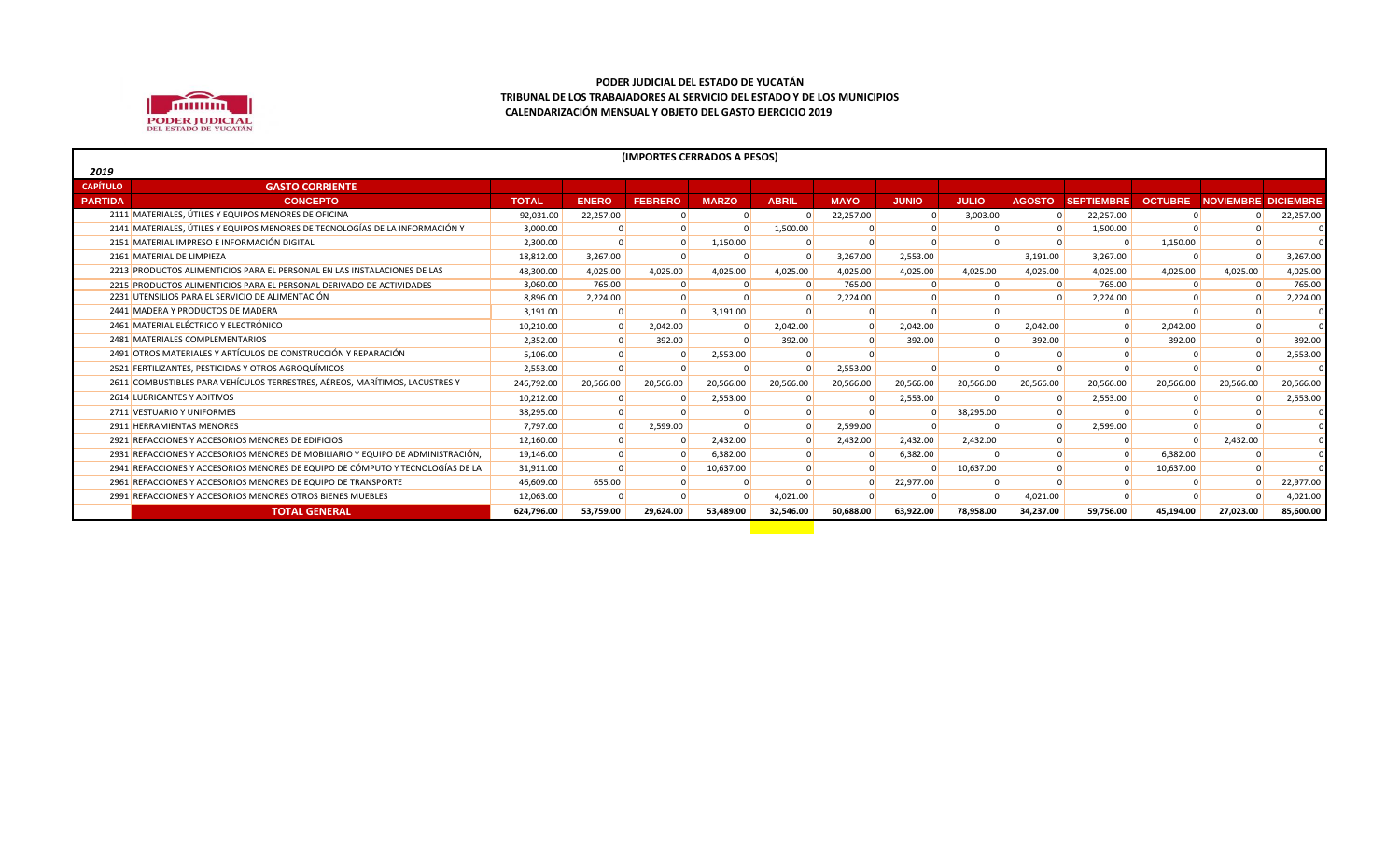

|                 | (IMPORTES CERRADOS A PESOS)                                              |              |              |                |              |              |             |              |              |               |                                        |           |           |            |
|-----------------|--------------------------------------------------------------------------|--------------|--------------|----------------|--------------|--------------|-------------|--------------|--------------|---------------|----------------------------------------|-----------|-----------|------------|
| 2019            |                                                                          |              |              |                |              |              |             |              |              |               |                                        |           |           |            |
|                 | <b>GASTO CORRIENTE</b>                                                   |              |              |                |              |              |             |              |              |               |                                        |           |           |            |
| <b>CAPÍTULO</b> |                                                                          |              |              |                |              |              |             |              |              |               |                                        |           |           |            |
| <b>PARTIDA</b>  | <b>CONCEPTO</b>                                                          | <b>TOTAL</b> | <b>ENERO</b> | <b>FEBRERO</b> | <b>MARZO</b> | <b>ABRIL</b> | <b>MAYO</b> | <b>JUNIO</b> | <b>JULIO</b> | <b>AGOSTO</b> | SEPTIEMBRE OCTUBRE NOVIEMBRE DICIEMBRE |           |           |            |
|                 | 3151 SERVICIO DE TELEFONÍA CELULAR                                       | 3,898.00     | 216.00       | 324.00         | 324.00       | 324.00       | 333.00      | 333.00       | 500.00       | 250.00        | 300.00                                 | 394.00    | 300.00    | 300.00     |
|                 | 3181 SERVICIO POSTAL                                                     | 3,675.00     | 103.00       | 296.00         | 743.00       | 289.00       | 303.00      | 303.00       | 273.00       | 273.00        | 273.00                                 | 273.00    | 273.00    | 273.00     |
|                 | 3231 ARRENDAMIENTO DE MOBILIARIO                                         | 108,096.25   | 9,008.00     | 9,008.00       | 9,008.00     | 9,008.00     | 9,008.25    | 9,008.00     | 9,008.00     | 9,008.00      | 9,008.00                               | 9,008.00  | 9,008.00  | 9,008.00   |
|                 | 3271 PATENTES, REGALÍAS Y OTROS                                          | 1,040.00     | 0.00         | 0.00           | 0.00         | 0.00         | 0.00        | 0.00         | 0.00         | 0.00          | 0.00                                   | 1,040.00  | 0.00      | 0.00       |
|                 | 3291 OTROS ARRENDAMIENTOS                                                | 2,828.75     | 243.00       | 243.00         | 243.00       | 243.00       | 249.75      | 254.00       | 225.00       | 225.00        | 225.00                                 | 225.00    | 225.00    | 228.00     |
|                 | 3311 SERVICIOS LEGALES, DE CONTABILIDAD, AUDITORÍA Y RELACIONADOS        | 54,173.44    | 0.00         | 0.00           | 12,628.00    | 41,545.44    | 0.00        | 0.00         | 0.00         | 0.00          | 0.00                                   | 0.00      | 0.00      | 0.00       |
|                 | 3341 SERVICIOS PARA CAPACITACIÓN A SERVIDORES PÚBLICOS                   | 76,309.00    | 0.00         | 0.00           | 76,102.00    | 0.00         | 0.00        | 0.00         | 0.00         | 0.00          | 207.00                                 | 0.00      | 0.00      | 0.00       |
|                 | 3363 OTROS SERVICIOS COMERCIALES                                         | 20,830.92    | 108.00       | 0.00           | 99.36        | 60.56        | 216.00      | 0.00         | 130.00       | 0.00          | 20,217.00                              | 0.00      | 0.00      | 0.00       |
|                 | 3511 MANTENIMIENTO Y CONSERVACIÓN DE INMUEBLES                           | 64,105.36    | 0.00         | 10,704.96      | 1,629.12     | 10,704.96    | 0.00        | 11,002.32    | 0.00         | 9,912.00      | 0.00                                   | 9,938.00  | 0.00      | 10,214.00  |
|                 | 3521 INSTALACIÓN, REPARACIÓN, MANTENIMIENTO Y CONSERVACIÓN DE MOBILIARIO | 43,927.05    | 6,480.00     | 1,890.04       | 2,693.52     | 1,728.04     | 2,253.00    | 5,794.20     | 0.00         | 1,378.08      | 0.00                                   | 1,964.77  | 8,098.40  | 11,647.00  |
|                 | 3531 INSTALACIÓN, REPARACIÓN, MANTENIMIENTO Y CONSERVACIÓN DE BIENES     | 46,162.82    | 864.00       | 6,102.00       | 0.00         | 0.00         | 2,664.00    | 6,769.48     | 3,695.76     | 451.01        | 0.00                                   | 6,703.23  | 1,599.34  | 17,314.00  |
|                 | 3551 MANTENIMIENTO Y CONSERVACIÓN DE VEHÍCULOS TERRESTRES, AÉREOS,       | 41,219.24    | 0.00         | 6,105.00       | 0.00         | 7,020.00     | 0.00        | 7,215.00     | 2,355.24     | 3,500.00      | 3,927.74                               | 0.00      | 5,596.26  | 5,500.00   |
|                 | 3641 SERVICIOS DE REVELADO DE FOTOGRAFÍAS                                | 3,848.17     | 0.00         | 0.00           | 0.00         | 0.00         | 0.00        | 0.00         | 520.00       | 1,727.91      | 1,600.26                               | 0.00      | 0.00      | 0.00       |
|                 | 3711 PASAJES NACIONALES AEREOS PARA SERVIDORES PÚBLICOS DE MANDO EN EL   | 18,435.00    | 0.00         | 0.00           |              | 0.00         | 9.435.00    | 0.00         | 0.00         | 0.00          | 9,000.00                               | 0.00      |           | 0.00       |
|                 | 3751 VIÁTICOS NACIONALES PARA SERVIDORES PÚBLICOS EN EL DESEMPEÑO DE     | 53,727.00    | 0.00         | 0.00           |              | 14,014.00    | 0.00        | 0.00         | 12,625.00    | 0.00          | 0.00                                   | 12,625.00 | 0.00      | 14,463.00  |
|                 | 3821 GASTOS DE ORDEN SOCIAL                                              | 78,729.00    |              | 0.00           | 0.00         | 0.00         | 0.00        | 0.00         |              | 0.00          | 0.00                                   |           | 42,618.00 | 36,111.00  |
|                 | <b>TOTAL GENERAL</b>                                                     | 621,005.00   | 17,022.00    | 34,673.00      | 103,470.00   | 84,937.00    | 24,462.00   | 40,679.00    | 29,332.00    | 26,725.00     | 44,758.00                              | 42,171.00 | 67,718.00 | 105,058.00 |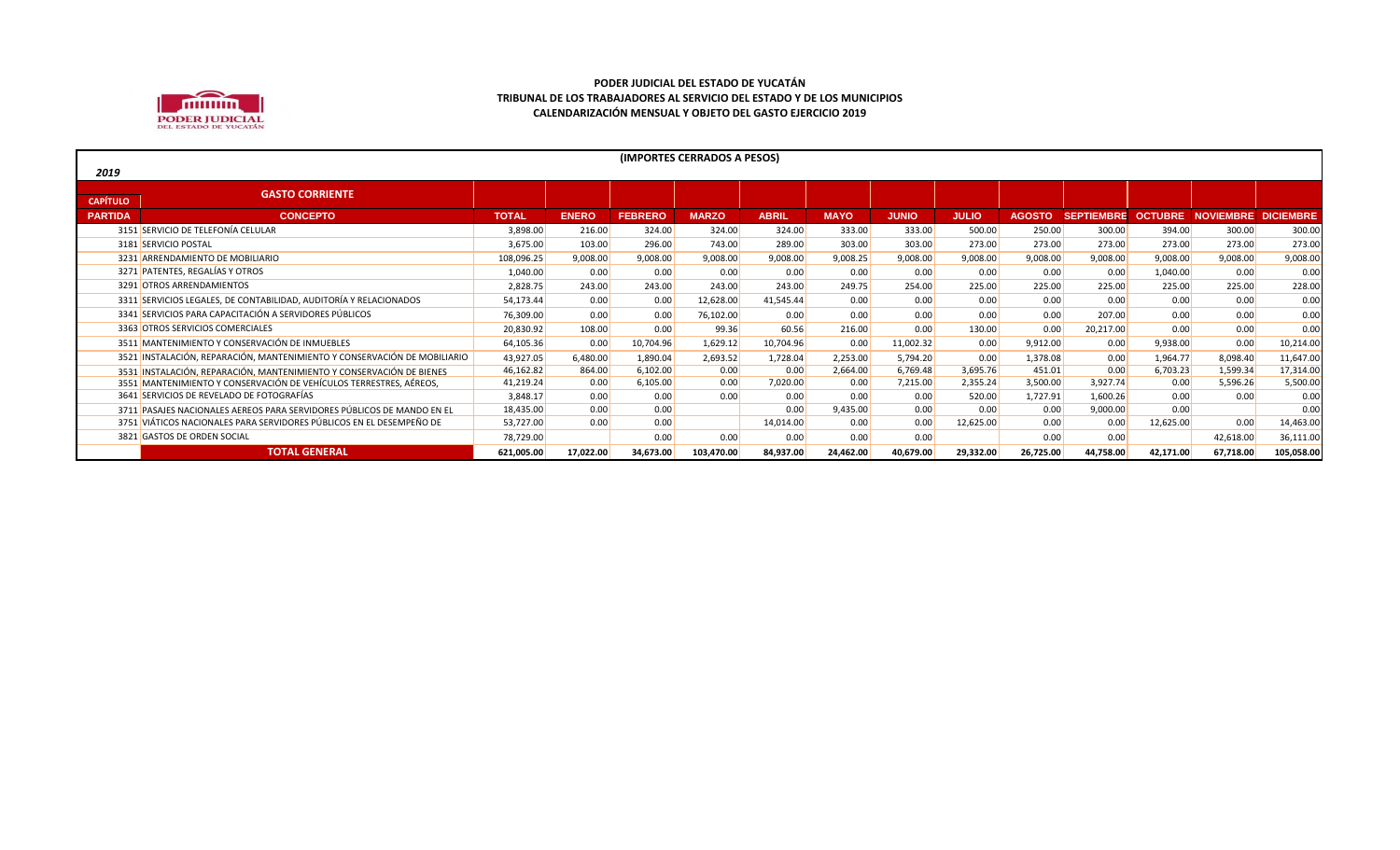

| 2019            | (IMPORTES CERRADOS A PESOS)                                          |              |              |                |              |              |             |              |              |               |           |                   |                                        |           |
|-----------------|----------------------------------------------------------------------|--------------|--------------|----------------|--------------|--------------|-------------|--------------|--------------|---------------|-----------|-------------------|----------------------------------------|-----------|
|                 | <b>GASTO CORRIENTE</b>                                               |              |              |                |              |              |             |              |              |               |           |                   |                                        |           |
| <b>CAPÍTULO</b> |                                                                      |              |              |                |              |              |             |              |              |               |           |                   |                                        |           |
| <b>PARTIDA</b>  | <b>CONCEPTO</b>                                                      | <b>TOTAL</b> | <b>ENERO</b> | <b>FEBRERO</b> | <b>MARZO</b> | <b>ABRIL</b> | <b>MAYO</b> | <b>JUNIO</b> | <b>JULIO</b> | <b>AGOSTO</b> |           |                   | SEPTIEMBRE OCTUBRE NOVIEMBRE DICIEMBRE |           |
|                 | 3111 SERVICIO DE ENERGÍA ELÉCTRICA                                   | 191,824.00   | 17,336.00    | 17,336.00      | 17,336.00    | 17,336.00    | 17,336.00   | 17,336.00    | 17,336.00    | 18,272.00     | 17,400.00 | 17,400.00         | 17,400.00                              | 0.00      |
|                 | 3131 SERVICIO DE AGUA                                                | 20,832.00    | 1,728.00     | 1,728.00       | 1,728.00     | 1,728.00     | 1,776.00    | 1,776.00     | 1,728.00     | 1,728.00      | 1,728.00  | 1,728.00          | 1,728.00                               | 1,728.00  |
|                 | 3141 SERVICIO TELEFÓNICO CONVENCIONAL                                | 24,000.00    | 2,000.00     | 2,000.00       | 2,000.00     | 2,000.00     | 2,000.00    | 2,000.00     | 2,000.00     | 2,000.00      | 2,000.00  | 2,000.00          | 2,000.00                               | 2,000.00  |
|                 | 3171 SERVICIOS DE ACCESO DE INTERNET, REDES Y PROCESAMIENTO DE LA    | 15,600.00    | 1,300.00     | 1,300.00       | 1,300.00     | 1,300.00     | 1,300.00    | 1,300.00     | 1,300.00     | 1,300.00      | 1,300.00  | 1,300.00          | 1,300.00                               | 1,300.00  |
|                 | 3454 SEGUROS VEHÍCULARES                                             | 18,400.00    | 0.00         | 0.00           | 0.00         | 0.00         | 0.00        | 0.00         | 0.00         | 0.00          | 0.00      | 0.00 <sub>1</sub> | 0.00                                   | 18,400.00 |
|                 | 3581 SERVICIOS DE LAVANDERÍA, LIMPIEZA, HIGIENE Y MANEJO DE DESECHOS | 29,776.00    | 2,664.00     | 2,664.00       | 2,664.00     | 2,664.00     | 2,664.00    | 2,664.00     | 2,664.00     | 1,728.00      | 2,600.00  | 2,600.00          | 2,600.00                               | 1,600.00  |
|                 | 3591 SERVICIOS DE JARDINERÍA Y FUMIGACIÓN                            | 0.00         | 0.00         |                | 0.00         | 0.00         | 0.00        |              | 0.00         | 0.00          | 0.00      | 0.00              | 0.00                                   | 0.00      |
|                 | <b>TOTAL GENERAL</b>                                                 | 300,432.00   | 25,028.00    | 25,028.00      | 25,028.00    | 25,028.00    | 25,076.00   | 25,076.00    | 25,028.00    | 25,028.00     | 25,028.00 | 25,028.00         | 25,028.00                              | 25,028.00 |